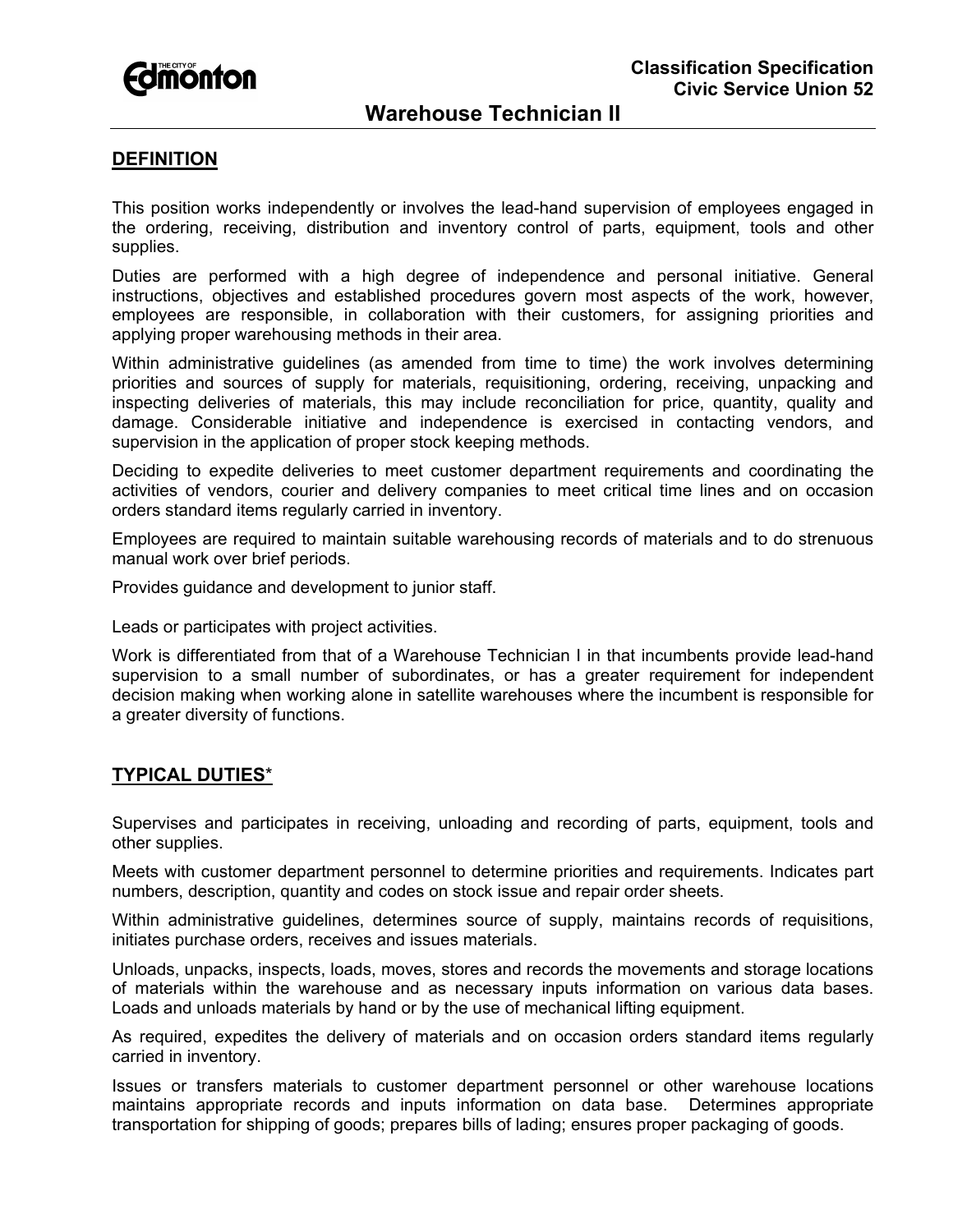

Recommends inventory levels be changed, substitutions be made or new items be stocked.

Reconcile discrepancies and damage with vendors, trucking and courier companies, accounts payable and procurement staffs, as required.

Determines appropriate transportation methods and coordinates pickup and delivery of materials with trucking, courier companies, and vendors. Insures proper packaging of goods prepares bills of lading.

Returns incorrect stock and obsolete parts to appropriate vendors.

Receives, categorizes and stores reusable stock and salvage.

Performs stocktaking and cycle counts functions, investigates and reconciles discrepancies.

Takes action to resolve safety issues.

Insure the security of the warehouse

Complete house keeping duties to maintain the warehouse in a clean, tidy and safe condition and reference materials current.

Drives a light truck to pick up and deliver materials when required.

Performs related work as required.

# **KNOWLEDGE, ABILITIES AND SKILLS**

Ability to plan, prioritize, coordinate work and/or to assign and supervise the work of subordinates.

Considerable knowledge of inventory control and warehousing practices.

Knowledge of City purchasing and requisitioning procedures.

Proficiency with required computer systems.

Ability to maintain records.

Ability to understand and execute oral and written-instructions.

Ability to establish and maintain effective working relationships.

Physical strength and agility sufficient to perform the work of this class.